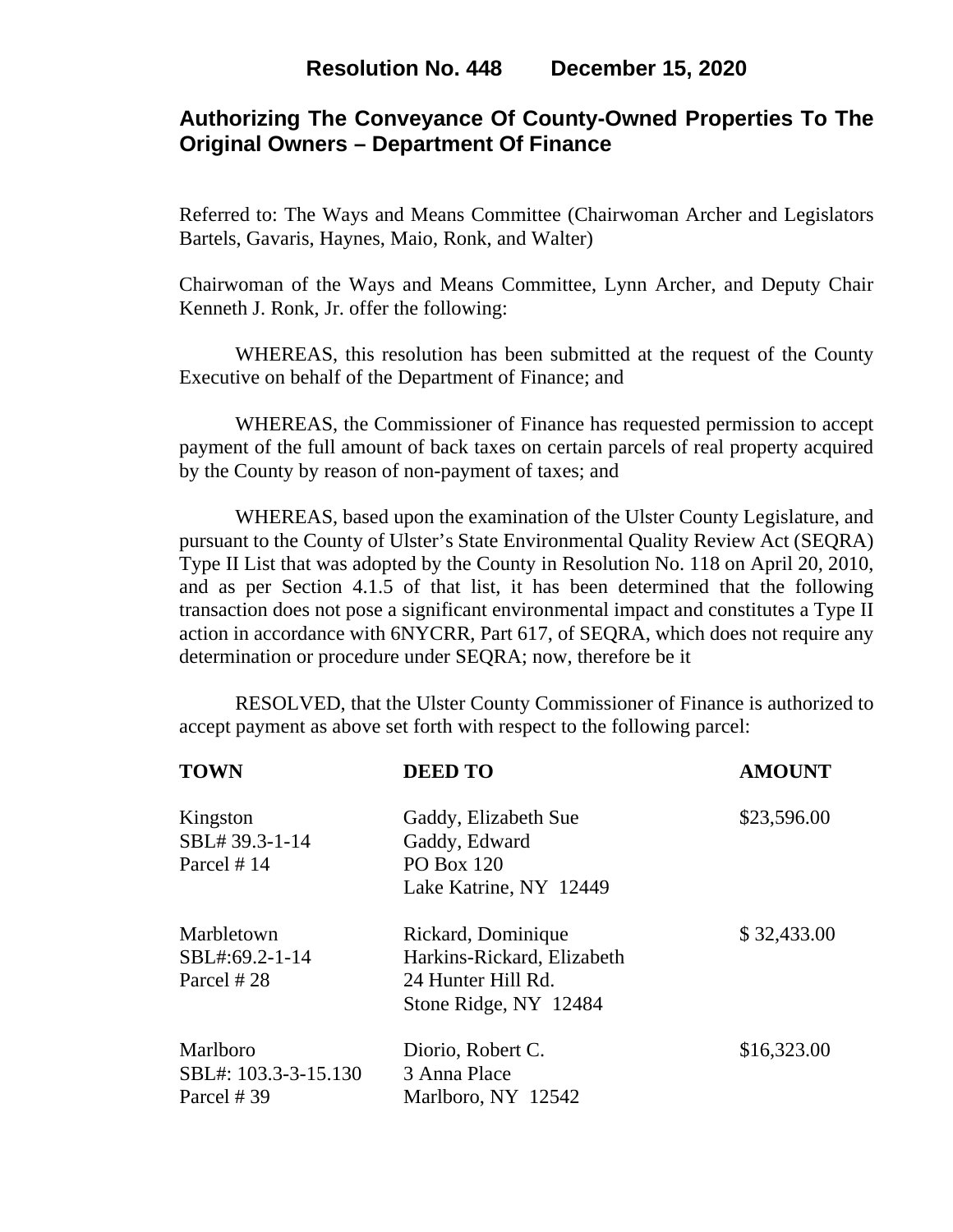## **- Page 2 -**

# **Resolution No. 448 December 15, 2020**

# **Authorizing The Conveyance Of County-Owned Properties To The Original Owners – Department Of Finance**

| <b>TOWN</b>                                       | <b>DEED TO</b>                                                                                                                        | <b>AMOUNT</b> |
|---------------------------------------------------|---------------------------------------------------------------------------------------------------------------------------------------|---------------|
| Plattekill<br>SBL#: 101.1-2-27<br>Parcel # 61     | Lembo, Delores<br>Lembo, Victor E.<br>Lembo III, Michael A.<br>Lembo, Anthony<br>Mayendia, Michelle<br>PO Box 172<br>Modena, NY 12548 | \$32,195.00   |
| Shandaken<br>SBL# 24.15-1-1<br>Parcel # 117       | Rotella, Gloria<br>Box 1260 Woodland Valley Rd.<br>Phoenicia, NY 12464                                                                | \$8,032.00    |
| Shawangunk<br>SBL# 100.3-2-18.117<br>Parcel # 122 | Dragun, Clara Milano<br>C/O Fatima Mirrow<br>32 Crosby Court<br>Pine Bush, NY 12566                                                   | \$42,805.00   |
| Ulster<br>SBL# 48.58-3-8<br>Parcel #144           | Gruber, Brandon<br>35 Vincent Street, Apt B<br>Kingston, NY 12401                                                                     | \$32,574.00   |
| Ulster<br>SBL# 48.58-3-9<br>Parcel # 145          | Gruber, Brandon<br>35 Vincent Street, Apt B<br>Kingston, NY 12401                                                                     | \$3,622.00    |
| Wawarsing<br>SBL# 90.2-3-44<br>Parcel #186        | Ng, Seung<br>Ng, Ruth<br>144-48 Roosevelt Ave Apt 7C<br>Flushing, NY 11354                                                            | \$2,355.00    |
| Wawarsing<br>SBL# 90.4-1-33<br>Parcel #187        | Cortese, Steven Louis<br>Cortese, Richard James<br>Cortese, Anthony Joseph<br>462 Austin Avenue<br>Brick, NJ 08724                    | \$56,887.00   |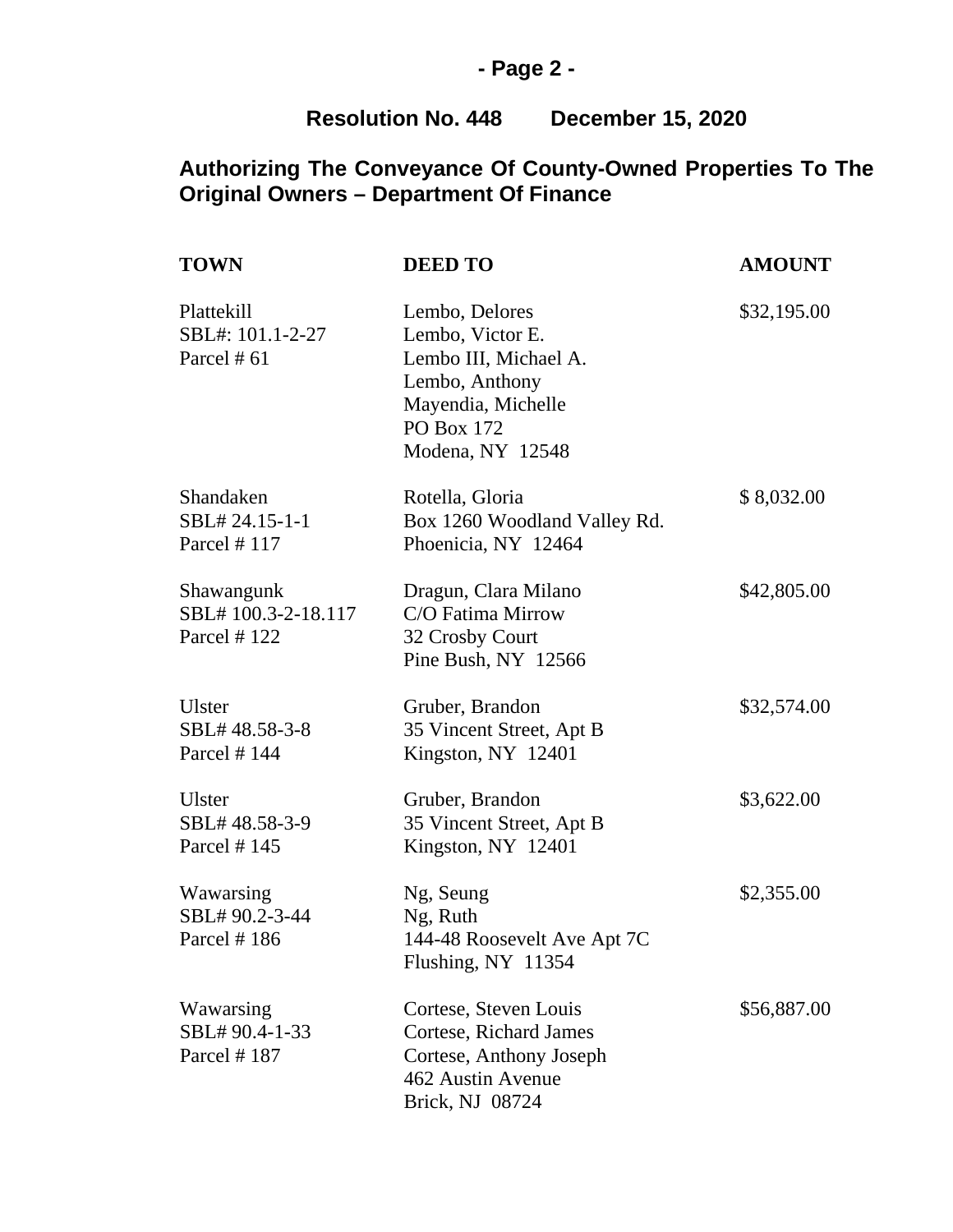#### **- Page 3 -**

### **Resolution No. 448 December 15, 2020**

### **Authorizing The Conveyance Of County-Owned Properties To The Original Owners – Department Of Finance**

and, be it further

RESOLVED, that upon receipt of such payment with respect to each parcel, the Chair of the Ulster County Legislature is hereby authorized to make, execute and deliver to the owner making payment, a quitclaim deed conveying the interest of the County in the parcel, which quitclaim deed shall contain the covenant that the County of Ulster shall in no event be or become liable for any defects in title conveyed for any cause whatsoever, or that no claim or demand of any nature shall ever be made against the County of Ulster arising from such sales, conveyances, or any proceedings leading thereto,

and move its adoption.

#### ADOPTED BY THE FOLLOWING VOTE:

AYES: 22 NOES: 0 (Absent: Legislator Maio)

Passed Committee: Ways and Means on December 8, 2020

FINANCIAL IMPACT: TOTAL UNPAID TAXES: \$250,822.00